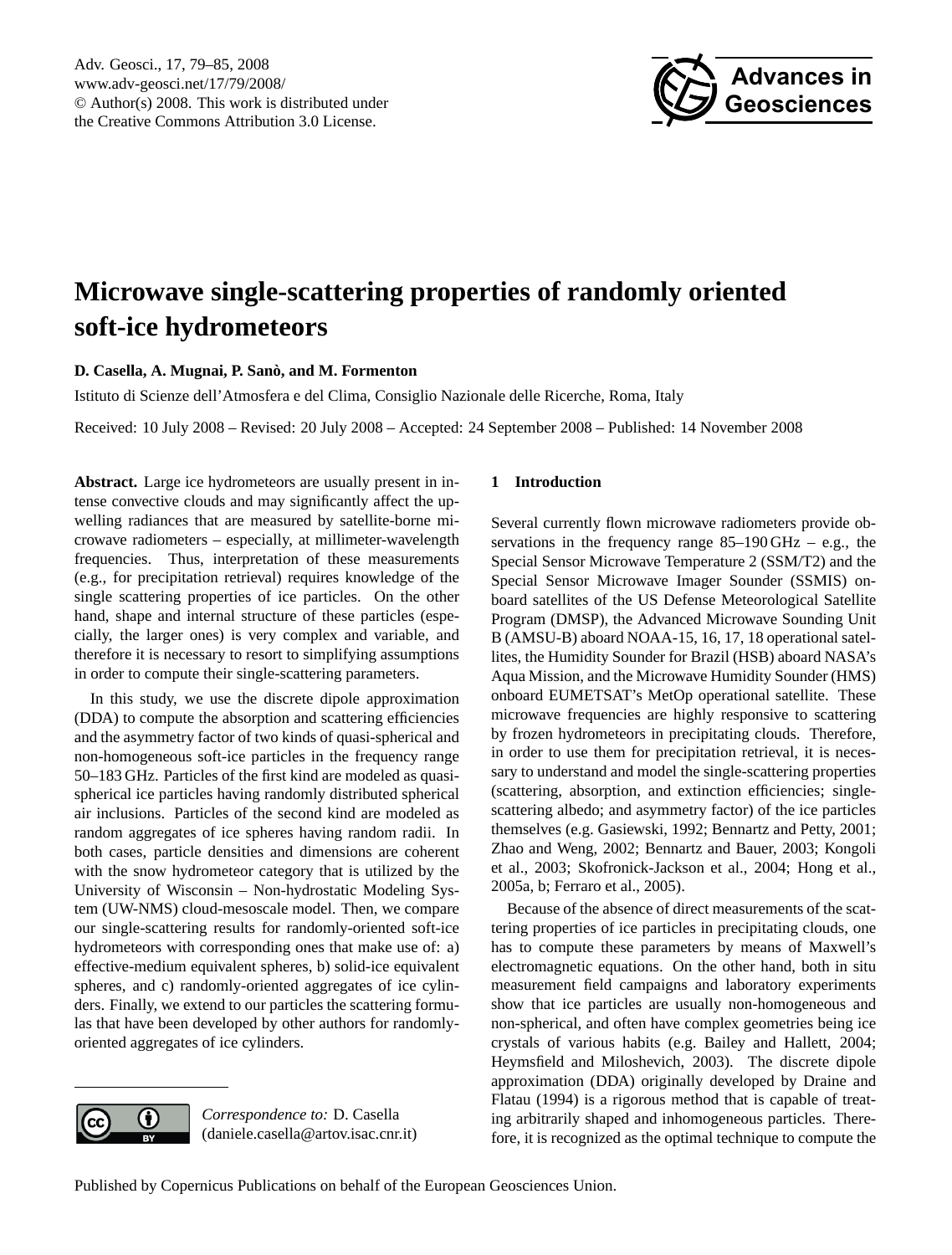single-scattering properties of ice crystals and snow particles at microwave frequencies (e.g. Evans and Stephens, 1995; Liu, 2004; Kim, 2006).

However, the DDA method is computationally expensive to be applicable in remote sensing algorithms. Thus, simplified methods that make use of Mie theory and "equivalent" spheres are usually adopted. A simplified method that has been often used by the microwave remote sensing community for precipitation retrieval (e.g. Mugnai et al., 1990; Kummerow et al., 2001) approximates each non-spherical ice particle with a "fluffy sphere" (i.e., a homogeneous spherical mixture of ice and air) having the same mass than the ice particle and an equivalent volume  $(V)$  which is usually taken as the volume of the circumscribing sphere. Noteworthy, a similar approximation has been also adopted for melting ice particles by using homogeneous spherical mixtures of ice, water and air (e.g. Meneghini and Liao, 1996; Bauer et al., 1999; Olson et al., 2001; Bennartz and Petty, 2001). The dielectric constants of these "equivalent" spheres are usually determined by effective-medium mixing theories, such as that of Maxwell Garnett (see Bohren and Huffman, 1983). In what follows, for simplicity we will refer to this method as Maxwell Garnett approximation.

Another simplified method that uses "equivalent" spheres was proposed by Grenfell and Warren (1999) (see also Neshyba et al., 2003) for the ultraviolet-visible-infrared portions of the electromagnetic spectrum, and then used for microwave radiation as well (e.g. Skofronick-Jackson et al., 2004). In this approximation, the single-scattering properties of each non-spherical ice particle are computed by means of a collection of equal-size solid-ice spheres having a diameter determined by the volume to cross-sectional area ratio (*V/A*) of the original non-spherical ice particle.

In this paper, we describe a new model that we have developed to represent quasi-spherical snow pellets and soft graupel particles. Then, we use the DDA method to compute the single-scattering parameters of these particles in the frequency range 50–183 GHz, and compare our results for randomly-oriented particles with corresponding results for the equivalent ice spheres of the Maxwell Garnett and Grenfell and Warren (1999) approximations, as well as with the scattering formulas developed by Weinman and Kim (2007) for randomly-oriented aggregates of ice cylinders. Finally, we extend these scattering formulas to our quasi-spherical soft-ice particles.

#### **2 Soft-ice particle models**

We have developed two different particle models (hereafter referred to as "kind A" and "kind B" particles) to represent quasi-spherical and non-homogeneous soft-ice particles, such as snow pellets and soft graupel. Kind A particles are modeled as quasi-spherical ice particles having randomly distributed spherical air inclusions, while kind B particles are



**Fig. 1.** Three-dimensional cartesian representation of a kind A quasi-spherical soft-ice particle with randomly-positioned pseudospherical air inclusions of random radii. Large red points represent solid-ice dipoles, while small blue points represent air dipoles. The coordinates are in units of the DDA lattice spacing  $d$  (see Sect. 3) for more details), and the center of the circumscribing sphere is at  $(0, 0, 0)$ .



**Fig. 2.** Three-dimensional cartesian representation of a kind B quasi-spherical soft-ice particle made by randomly aggregating pseudo-spherical ice elements of random radii. As in previous Fig. 1, large red points represent solid-ice dipoles, small blue points represent air dipoles, and the coordinates are in units of the DDA lattice spacing  $d$  (see Sect. 3 for more details) with the center of the circumscribing sphere at (0, 0, 0).

modeled as quasi-spherical random aggregates of solid-ice spheres having random radii. Here, random means that a pseudorandom array in the code sets both the position of the center of every pseudo-spherical air inclusion (kind A) or of every pseudo-spherical ice component (kind B), and the radius of the pseudo-spherical inclusion/component itself. Examples of kind A and kind B particles are shown in Figs. 1 and 2, respectively.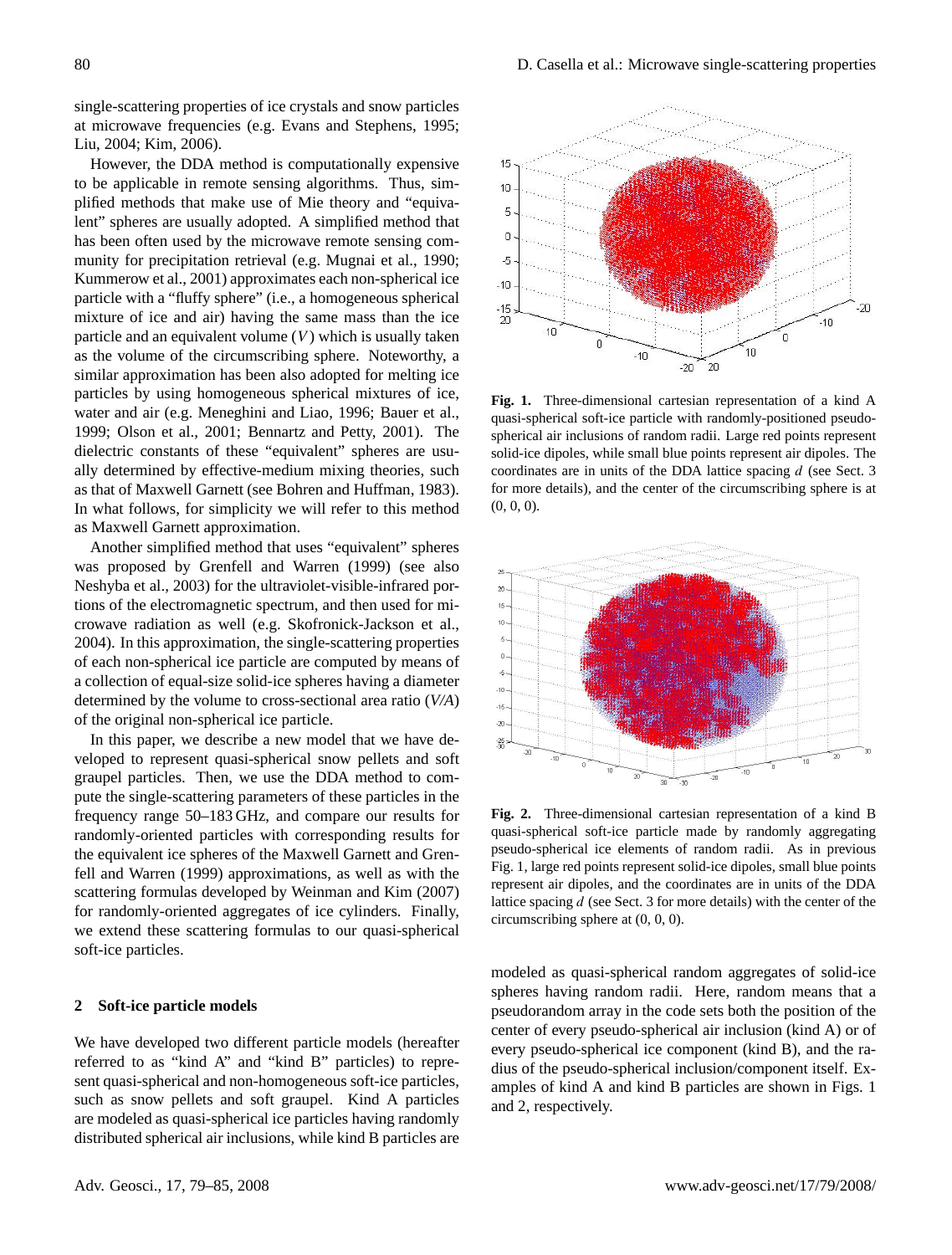

**Fig. 3.** Graupel particle as observed by a low temperature scanning electron microscope (LT-SEM). Courtesy of Electron and Confocal Microscopy Laboratory, Agricultural Research Service, US Department of Agriculture [http://emu.arsusda.gov/snowsite/rimegraupel/.](http://emu.arsusda.gov/snowsite/rimegraupel/)

While rimed ice particles can have different shapes, graupel particles can be either conical or oblate spheroidal or can have an apple shape, snow pellets are almost spheroidal (Pruppacher and Klett, 1997), in this preliminary study we have chosen to use quasi-spherical shapes. Nevertheless, comparison with Fig. 3 indicates that our model particles may be reasonable representations of soft-ice particles that are found in nature. Specifically, kind A and kind B particles may be used to simulate large graupel particles with air bubbles included, and small snow pellets with rimed drops that are still distinguishable, respectively.

In both models, particle bulk density and dimensions are coherent with the snow hydrometeor category that is utilized by the University of Wisconsin – Non-hydrostatic Modeling System (UW-NMS) cloud-mesoscale model developed by Tripoli (1992), which we use for generating the cloudradiation databases (Tripoli et al., 2007) for our precipitation retrieval algorithm (Sanò et al.,  $2008$ ) – i.e., snow density  $(\rho_{\text{snow}})$  is fixed to 0.2 g/cm<sup>3</sup> and the radius (*r*) of the circumscribing sphere varies from 0.013 cm to 0.5 cm.

#### **3 Discrete dipole approximation method**

We use the discrete dipole approximation (DDA) developed by Draine and Flatau (1994, 2004) to compute the single scattering properties of our non-spherical soft-ice particles. The DDA method is a flexible technique which accurately computes the light scattering by arbitrarily shaped and inhomogeneous particles, and it has been used in various applications to study the scattering by dust and ice particles (e.g. Evans and Stephens, 1995; Liu, 2004; Evans et al., 2005; Kim, 2006). In the DDA method, the arbitrarily shaped target continuum is represented by an array of polarizable point dipoles. The scattering properties of the specific target – which include the absorption efficiency, scattering efficiency, extinction efficiency, and 4×4 Mueller scattering intensity matrix – are calculated by the interaction between the array of dipoles and a monochromatic plane wave incident from infinity.

The main advantage of the DDA method is that it is completely flexible regarding the geometry of the target. The point dipoles in the array representing the arbitrary target occupy the positions on a cubic lattice with a lattice spacing d which is required to be small compared both to any structural lengths in the target and the incident wavelength  $(\lambda)$ . According to the authors, the DDA method gives adequately accurate results (i.e., errors in the single-scattering albedo less than 1%) if  $|m|kd<1$ , where *m* is the complex refractive index of the target material, and  $k=2\pi/\lambda$  is the wave number; in addition, the authors find that in order to compute the scattering phase function, a more conservative criterion  $|m|kd<0.5$  is required. In this study, a variable dipole number N  $(N=V/d^3)$ , where V is the volume of the target) is used for the different particle sizes and frequencies, so as to ensure the more conservative criterion.

## **4 Results**

We have computed the single-scattering quantities (scattering, absorption, and extinction efficiencies; single-scattering albedo, and asymmetry factor) for the two kinds of soft-ice model particles that are described in Sect. 2. Calculations were made at four microwave frequencies (50, 89, 150, and 183 GHz) for kind A particles, and only at 89 GHz for kind B particles. All results that are shown in this Section are for random orientation and were obtained by averaging over 100 different particle orientations. In addition, we only show the scattering/extinction efficiencies and the asymmetry factor because absorption by ice is very low at these frequencies – absorption efficiency is usually less than 0.02 while scattering efficiency can be as large as 3.2.

As an example, Fig. 4 shows the scattering efficiency ( $Q_{\rm sca}$ – defined here as the scattering cross section divided by the cross section of the circumscribing sphere) and the asymmetry factor  $(g)$  at 89 GHz for kind A and kind B particles having radii  $(r)$  smaller than  $0.5$  cm. For comparison, the corresponding results for two equivalent-sphere approximations (Maxwell Garnett and Grenfell and Warren, 1999) are also shown. Noteworthy, while the asymmetry factors for the two kinds (A and B) of quasi-spherical soft-ice particles are almost identical, noticeable differences are found for the scattering efficiency – especially above 0.4 cm, where  $Q_{\rm sca}$ starts decreasing for kind B while keeps increasing for kind A.

It is evident that the Grenfell and Warren approximation does not adequately represent the scattering properties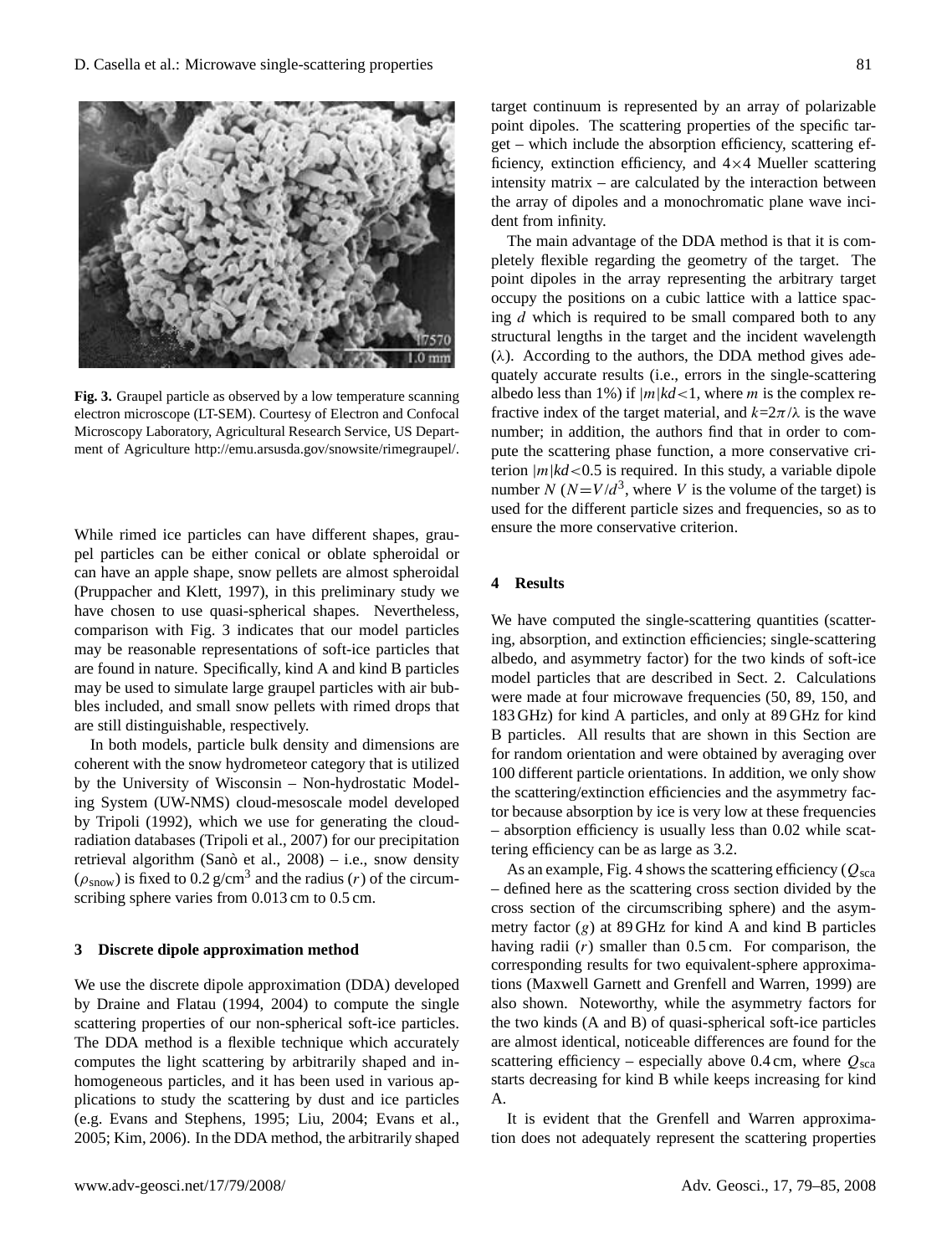

**Fig. 4.** Scattering efficiency ( $Q_{sca}$  – top panel) and asymmetry factor  $(g - bottom panel)$  at 89 GHz as a function of radius of circumscribing sphere  $(r)$  for randomly-oriented kind A (red dots) and kind B (green dots) particles having density equal to  $0.2 \text{ g/cm}^3$ . For comparison, corresponding results for Maxwell Garnett (black lines) and Grenfell and Warren (1999) (blue lines) equivalent spheres are also shown.

of quasi-spherical soft-ice particles – especially, because it greatly underestimates the asymmetry factor, while significantly underestimating/overestimating the scattering efficiency for particles smaller/larger than about 0.35 cm. In contrast, the Maxwell Garnett approximation seems to be acceptable for particles smaller than about 0.3 cm (i.e., for Mie size parameters  $x=2\pi r/\lambda$  smaller than 5.5). Differences from "exact" scattering quantities are less than 10% at these sizes, but rapidly increase for larger sizes – in particular, while the "exact" asymmetry factor constantly decreases from about 0.8 to about 0.7, it slightly increases from about 0.9 to about 0.93 for the Maxwell Garnett approximation.

Similar comments can be made for Fig. 5 which shows the single-scattering results at 150 GHz for kind A particles having radii smaller than 0.5 cm, as well as for corresponding Maxwell-Garnett and Grenfell and Warren (1999) equivalent spheres – the main difference with the previous figure being that the Maxwell Garnett approximation now seems to be acceptable up to about 0.15 cm (i.e., for Mie size parameters  $x \leq 5$ , which is equivalent to the range that was found for



**Fig. 5.** Same as Fig. 4, but for kind A particles only and at 150 GHz.

89 GHz). In addition, the scattering quantities of our soft-ice particles do not show any of the characteristic Mie oscillations that are evident for the solid-ice spheres of the Grenfell and Warren (1999) approximation.

The Maxwell Garnett approximation fails above r∼0.15 cm as all differences tend to increase. In particular, this approximation significantly underestimates (up to more than 20%) the scattering efficiency, while greatly overestimating the asymmetry factor – which is almost constant at about 0.9–0.95 for the Maxwell Garnett soft-ice spheres, while constantly decreasing from about 0.87 to about 0.62 for our soft-ice non-homogeneous particles. This latter result confirms an important conclusion of Skofronick-Jackson et al. (2004) who found in their attempt to retrieve snowfall over land from AMSU-B measurements, that using the Maxwell Garnett approximation to perform radiative transfer calculations would generate very large asymmetry factors  $(>0.9)$  at the higher microwave frequencies and would not adequately "cool" the upwelling radiation, as compared to AMSU-B measurements.

By applying the anomalous diffraction theory, Weinman and Kim (2007) find the following fitting formulas to their DDA computations for randomly-oriented aggregates of ice cylinders: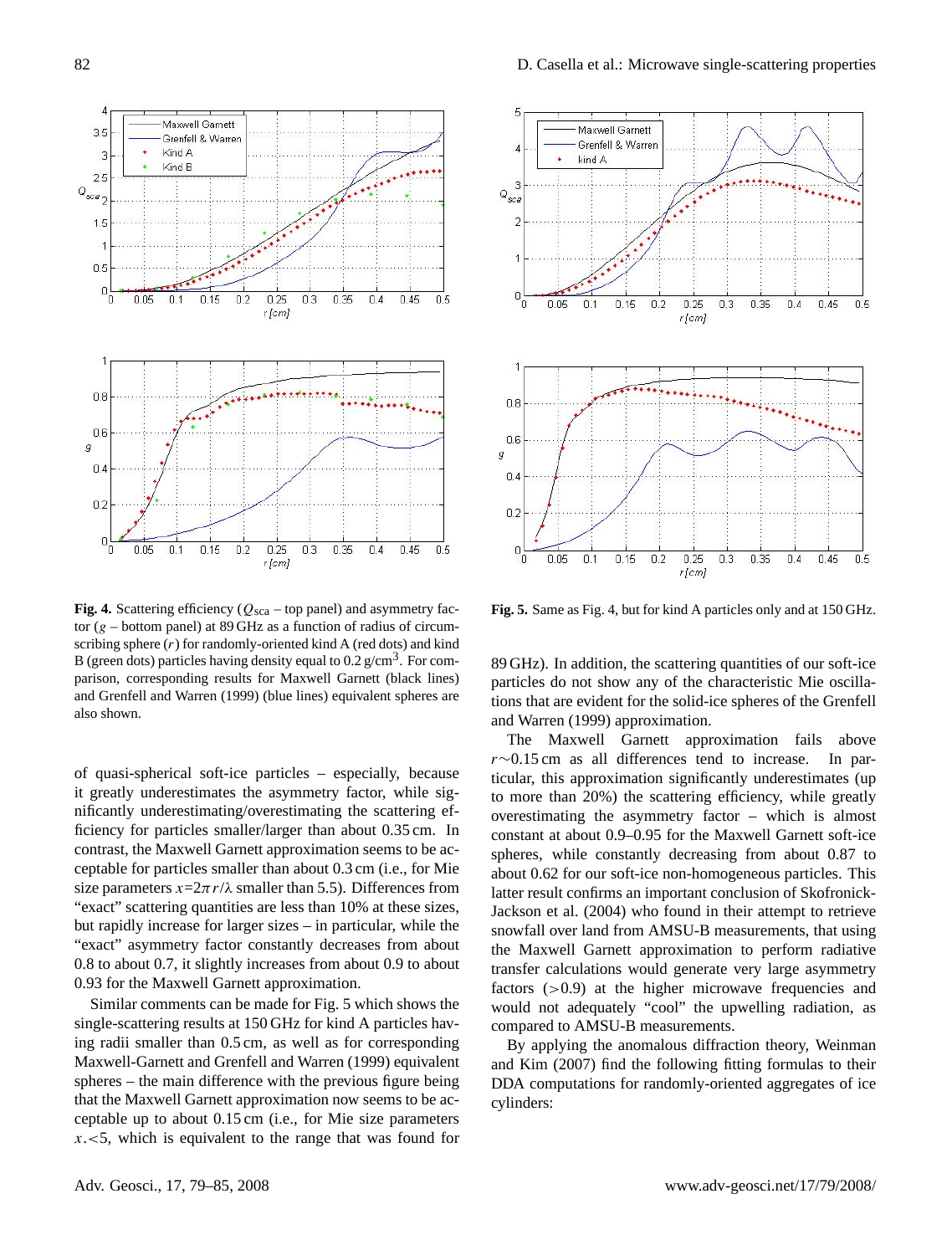D. Casella et al.: Microwave single-scattering properties 83

$$
\frac{Q_{\text{ext}}(\rho)}{\rho} = \frac{0.40\rho^{2.1}}{1 + 0.031\rho^{4.1}}, \quad g = \frac{0.30\rho^{2.1}}{1 + 0.18\rho^{2.6}}
$$
(1)

where  $Q_{ext}$  and g are the extinction efficiency (defined as the extinction cross section divided by the particle projected area  $A_{\perp}$ ) and the asymmetry factor, respectively, while  $\rho$  is the phase delay suffered by the radiation as it passes through the particle. According to van de Hulst (1957),  $\rho = k\Delta(m-1)$ where  $\Delta$  is a length representing the effective dimension of the particle – for cylinders,  $\Delta$  is given by (Weinman and Kim, 2007):

$$
\Delta = \frac{4V}{\pi A_{\perp}}\tag{2}
$$

In order to compare our single-scattering DDA computations for soft-ice quasi-spherical particles with the Weinman and Kim (2007) fitting formulas, we have to compute the phase delay  $\rho$  for our particles. To this end, we use the following definition of the effective dimension  $\Delta$ , which is appropriate for a mixture of spheres (van de Hulst, 1981, p. 194):

$$
\Delta = \frac{3}{2} \frac{V}{A_{\perp}} \tag{3}
$$

where  $A_{\perp}$  and V for our soft-ice particles are respectively given by the total projected area and by the total volume of the ice dipoles forming the particle:

$$
A_{\perp} = f \pi r^2, \quad V = \frac{\rho_{\text{snow}}}{\rho_{\text{ice}}} \frac{4}{3} \pi r^3 \tag{4}
$$

Here,  $r$  is the radius of the circumscribing sphere,  $\rho_{\text{ice}}$ =0.916 g/cm<sup>3</sup> is the density of pure ice, and the factor  $f$  has been computed by utilizing several different particle realizations in random orientation both for kind A and kind B particles – we find  $f_A$ =0.95 and  $f_B$ =0.78, respectively.

The comparison is presented in Fig. 6, which shows Qext*/*ρ and  $g$  from Weinman and Kim (2007) fitting formulas as a function of the phase delay  $\rho$ , together with the corresponding values from our DDA computations for kind A particles at four frequencies (50, 89, 150, and 183 GHz) and for kind B particles at 89 GHz only. Evidently, Weinman and Kim (2007) fitting formulas do not adequately represent the scattering from our soft-ice particles. This is not unexpected due to the fact that these authors attempt to model snow flakes and therefore use complex non-spherical particle shapes that are very different from our quasi-spherical shapes. In particular,  $Q_{\text{ext}}/\rho$  from the fitting formulas shows a peak at about  $\rho = 2.4$  which is 20–30% higher than the highest values for our soft-ice particles – which are usually found at larger  $\rho$  values (between 2.4 and 3.1). In addition, the fitting formula for the asymmetry factor largely underestimates the results for our soft-ice particles up to about  $\rho \sim 3$ .

On the other hand, the behavior of the fitting formulas is overall similar to that of our computations. Thus, we have modified the fitting parameters so as to best represent our results. We find:

$$
\frac{Q_{\text{ext}}(\rho)}{\rho} = \frac{0.35\rho^{1.53}}{1 + 0.023\rho^{3.42}}, \quad g = \frac{2.54\rho^{2.09}}{1 + 2.45\rho^{2.33}} \tag{5}
$$



**Fig. 6.** Extinction efficiency divided by the phase delay  $(Q_{ext}/\rho$ top panel) and asymmetry factor  $(g - bottom panel)$  as a function of phase delay  $(\rho)$  for kind A particles at four frequencies (50, 89, 150, and 183 GHz) and for kind B particles at 89 GHz. For comparison, corresponding results from the fitting formulas developed by Weinman and Kim (2007) for randomly-oriented aggregates of ice cylinders (black dashed lines) and best-fit results obtained by modifying the fitting parameters of these formulas (red dashed lines).

The results from the modified fitting formulas are also shown in Fig. 6. Obviously, the new fitting formulas represent much better the scattering properties of both kind A and kind B particles – relative errors are usually less than 20%. Thus, we plan to perform a sensitivity study on the accuracy of these formulas for computing the upwelling brightness temperatures that would be measured by space-borne microwave radiometers.

#### **5 Conclusions**

We have developed two different models (kind A and kind B) to represent quasi-spherical snow pellets and soft graupel particles, and have used the DDA method to compute the single-scattering parameters of these particles for particle density equal to  $0.2 \text{ g/cm}^3$  and in the frequency range 50–183 GHz. Then, we have compared our results for randomly-oriented soft-ice particles with corresponding results for two kinds of equivalent ice spheres (referred to as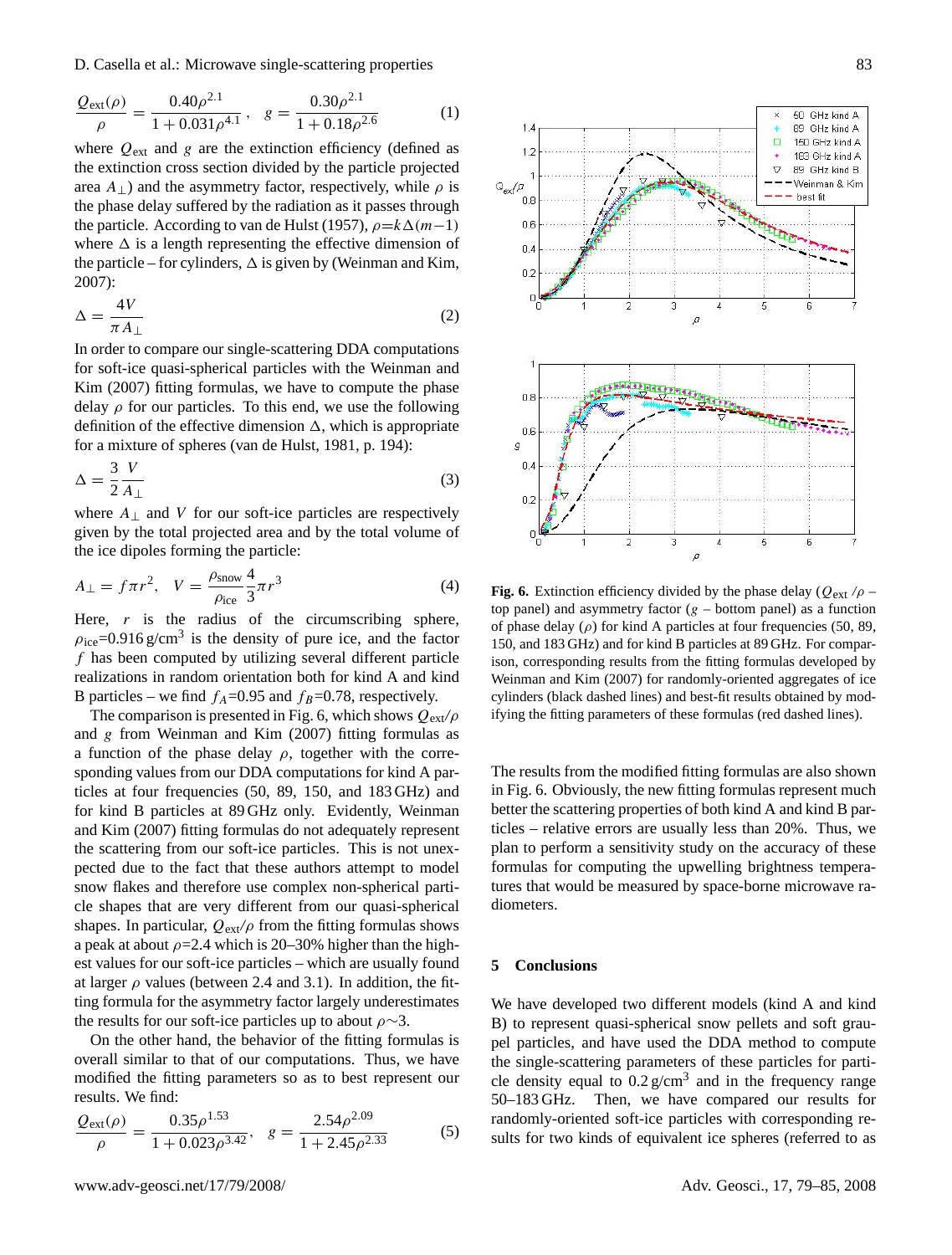Maxwell Garnett and Grenfell and Warren, 1999, equivalent spheres), as well as with the fitting formulas developed by Weinman and Kim (2007) for randomly-oriented aggregates of ice cylinders.

The main results are:

- **–** Single-scattering results at 89 GHz for kind A and kind B particles are quite similar – especially for the asymmetry factor. This is somewhat unexpected because as shown by Figs. 1 and 2, the two kinds of particles may look rather different. In future work, we plan to verify this result at different frequencies and/or for different particle densities.
- **–** The Grenfell and Warren (1999) approximation doesn't ever adequately represent the scattering properties of our soft-ice particles. This is not surprising if we think that these authors attempt to model the scattering properties at ultraviolet-visible-infrared frequencies (not at microwave frequencies) of ice crystals having shapes that are very different from our quasi-spherical shapes.
- **–** In contrast, the Maxwell Garnett approximation may give acceptable results depending on particle size and dimensions of the inclusions – a result which has been already pointed out by other authors (e.g. Bohren, 1985) who find that the optical dimensions of the inclusions should be  $\ll$ 1 for a correct application of the mixing theory. On the other hand, this approximation may produce unrealistically high values of the asymmetry factor for soft-ice particles, which, as demonstrated by Skofronik-Jackson et al. (2004), would lead to computed upwelling brightness temperatures that are inconsistent with the measurements.
- **–** Even the Weinman and Kim (2007) fitting formulas do not adequately represent the scattering from our softice particles, but again this is not surprising since these authors model snow flakes rather than quasi-spherical shapes.
- **–** Nevertheless, we have been able to modify these fitting formulas in such a way to obtain very good fits – differences from DDA results are usually less than 10–20%.

Finally, we plan in our future work to: a) simulate more realistic rimed particles, with shells of different densities and conical or spheroidal shapes; and b) investigate the impact of our soft-ice particles on the microwave radiative transfer to space through intense convective clouds.

*Acknowledgements.* The authors would like to thank James Weinman for very useful comments and suggestions. This study has been supported by the European Commission FP6 programme through the project "Observation, Analysis and Modeling of Lightning Activity in Thunderstorms, for use in Short Term Forecasting of Flash Floods" (FLASH) and by the Italian FISR-MIUR

programme "Sustainable Development and Climate Changes" through the project "Aerosol Effects on Clouds and Climate" (AEROCLOUDS).

Edited by: F. Guzzetti Reviewed by: J. A. Weinman

## **References**

- Bailey, M. and Hallett, J.: Growth rates and habits of ice crystals between −20◦ and −70◦C, J. Atmos. Sci., 61, 514–544, 2004.
- Bauer, P., Baptista, J. P. V. P., and de Iulis, M.: The effect of the melting layer on the microwave emission of clouds over the ocean, J. Atmos. Sci., 56, 852–867, 1999.
- Bennartz, R. and Petty, G. W.: The sensitivity of microwave remote sensing observations of precipitation to ice particle size distributions, J. Appl. Meteorol., 40, 345–364, 2001.
- Bennartz, R. and Bauer, P.: Sensitivity of microwave radiances at 85–183 GHz to precipitating ice particles, Radio Sci., 38(4), 8075, doi:10.1029/2002RS002626, 2003.
- Bohren, C. F. and Huffman, D. R.: Absorption and Scattering of Light by Small Particles, Wiley-Interscience, New York, 530 pp., 1983.
- Bohren, C. F.: Applicabilty of the effective-medium theories to problems of scattering and absorption by nonhomogeous atmospheric particles, J. Atmos. Sci., 43, 468–475, 1985.
- Draine, B. T. and Flatau, P. J.: Discrete-dipole approximation for scattering calculations, J. Opt. Soc. Am. A, 11, 1491–1499, 1994.
- Draine, B. T. and Flatau, P. J.: User Guide to the Discrete Dipole Approximation Code DDSCAT 6.1, [http://arxiv.org/abs/](http://arxiv.org/abs/astro-ph/0409262v2) [astro-ph/0409262v2,](http://arxiv.org/abs/astro-ph/0409262v2) 2004.
- Evans, K. F. and Stephens, G. L.: Microwave radiative transfer through clouds composed of realistically shaped ice crystals: Part I. Single scattering properties, J. Atmos. Sci., 52, 2041–2057, 1995.
- Evans, K. F., Wang, J. R., Racette, P. E., Heymsfield, G., and Li, L.: Ice cloud retrievals and analysis with the Compact Scanning Submillimeter Imaging Radiometer and the Cloud Radar System during CRYSTAL FACE, J. Appl. Meteorol., 44, 839–859, 2005.
- Ferraro, R. R., Weng, F., Grody, N. C., Zhao, L., Meng, H., Kongoli, C., Pellegrino, P., Qiu, S., and Dean, C.: NOAA operational hydrological products derived from the advanced microwave sounding unit, IEEE T. Geosci. Remote, 43, 1036–1049, 2005.
- Gasiewski, A. J.: Numerical sensitivity analysis of passive EHF and SMMW channels to tropospheric water vapor, clouds, and precipitation, IEEE T. Geosci. Remote, 30, 859–870, 1992.
- Grenfell, T. C. and Warren, S. G.: Representation of a nonspherical ice particle by a collection of independent spheres for scattering and absorption of radiation, J. Geophys. Res., 104, 31 697– 31 709, 1999.
- Heymsfield, A. J. and Miloshevich, L. M.: Parameterization for the cross-sectional area and extinction of cirrus and stratiform ice cloud particles, J. Atmos. Sci., 60, 936–956, 2003.
- Hong, G., Heygster, G., Miao, J., and Kunzi, K.: Detection of tropical deep convective clouds from AMSU-B water vapor channels measurements, J. Geophys. Res., 110, D05205, doi:10.1029/2004JD004949, 2005a.